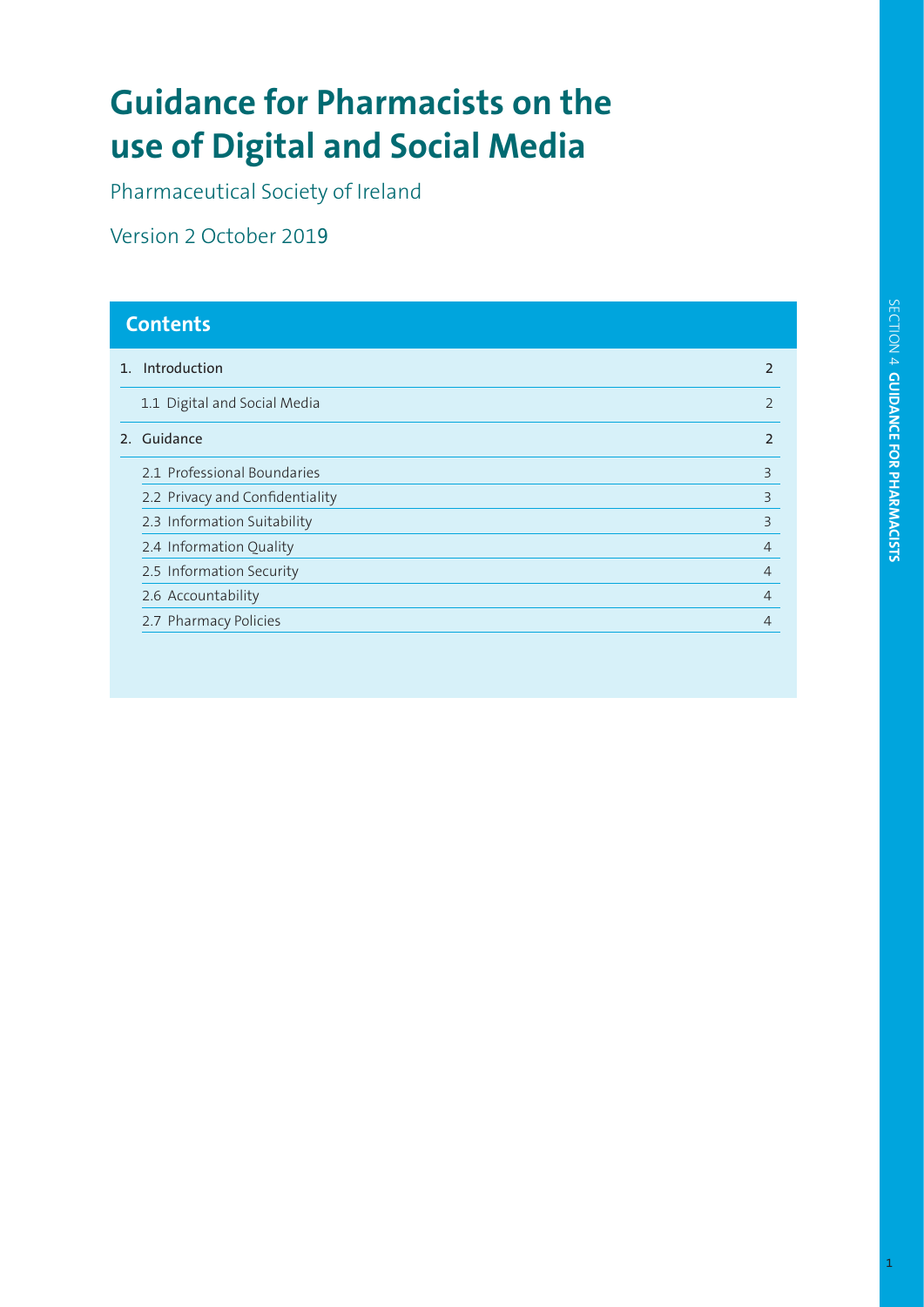### **1. Introduction**

role. activity is consistent with their professional responsibilities to ensure that their online that pharmacists are cognisant of their The purpose of this guidance is to ensure

 information. Embracing digital media, as an professional development. many benefits to pharmacist education and digital and social media has the ability to bring and patient education. Responsible use of great potential to contribute to public health additional patient communication tool, has way many people seek and receive health including pharmacists, as it has changed the challenges to all healthcare professionals, social media provides both opportunities and The rapid growth in the use of digital and

to patient complaints. the possibility of behaviour that might give rise in order to ensure patient safety and reduce produce guidance to healthcare professionals social media has prompted many regulators to The rapid growth in the use of digital and information, services and products online. the potential consequences of providing However, pharmacists should also consider

the Code of Conduct. accordance with the principles laid down in ensure that their online interactions are in patients and the public. Pharmacists should improving the health, wellbeing and safety of manner that is directed to maintainingand that pharmacists exercise their professionin a The Code of Conduct for pharmacists requires

treatment or service. afforded the best possible pharmacy care, be respectful and ensure that patients are must be preserved. Patient interactions should accurate and relevant. Patient confidentiality patient safety. Information provided must be interactions promote the highest standards of Pharmacists must ensure that their online

### **1.1 Digital and Social Media**

Digital and Social Media include but are not limited to the internet, websites, application software (apps) and websites which allow the generation and sharing of user created content e.g. social networking sites (such as Facebook, Linkedin, Twitter etc.), blogs and wikis.

#### **Key Points**

- • Interactions through digital and social media are subject to the same professional standards and ethical considerations as other personal or public interactions.
- • Consider how best to separate your online professional and private profiles and interactions.
- • Preserve patient confidentiality and privacy.
- • Ensure that all information posted online is appropriate for the audience that can access it and the location in which it is posted.
- • Evaluate health information for quality and accuracy before posting online.
- • Develop policies for the professional management of digital and social media.

## **2. Guidance**

profession, they should take by another member of the pharmacy potentially inappropriate online interactions personally. If a pharmacist becomes aware of responsibly, both professionally and communication appropriately and media and other forms of electronic Conduct, pharmacists should use social defamation. In keeping with the Code of for breach of patient confidentiality and considered in advance including the potential consequences of all interactions should be should always be exercised. The possible common sense and professional judgement of the capacity of the engagement, professional or personal capacity. Regardless Pharmacists may use social media in a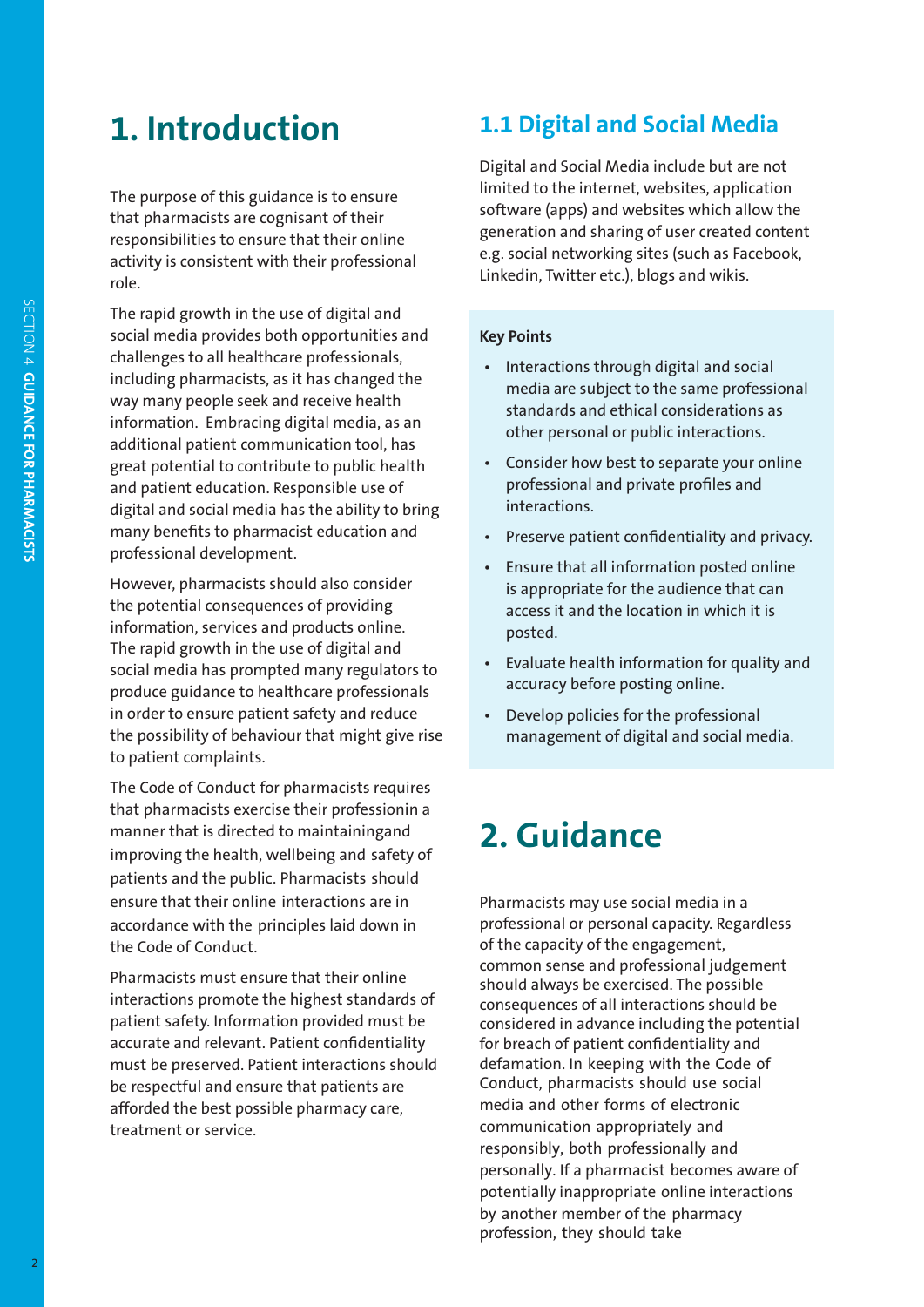Conduct. appropriate action in line with the Code of

provider etc. pharmacist, the patient, the web application of such a claim i.e. is data owned by the acquire online and the potential ramifications ownership of the data which they post or Pharmacists should consider who could claim and present misleading information online. for other persons to assume false identities engagement should consider the possibility protection when selecting privacy settings. All aim to assure the greatest degree of personal to delete. Nonetheless pharmacists should likely to be permanent and may be impossible may be breached. Information posted online is can be changed and that privacy technology public space assuming that privacy settings The internet should be treated as a virtual

#### **2.1 Professional Boundaries**

interactions. online professional and private profiles and private life. Consider how best to separate your to introduce patients to certain aspects of your it may be a violation of professional boundaries blurring of professional and personal lives e.g. Use of digital and social media can lead to the

#### **2.2 Privacy and Confidentiality**

Legislation. interactions must comply with Data Protection and give rise to patient complaints. All online could unwittingly compromise confidentiality patient, a combination of online information pieces of information may not alone identify a patient. Remember that, although individual that this data cannot be linked back to the anonymised patient data is posted, ensure without the patient's informed consent. Where must not post identifiable patient information must be maintained online, and pharmacists Standards of privacy and patient confidentiality

of information about your patients. and the internet should not be used as a source Patients' online privacy should be respected

#### **2.3 Information Suitability**

As healthcare professionals, pharmacists should be cognisant that their actions, including those online, are held to a higher standard of accountability by the public and should therefore think carefully about the implications of these interactions. Pharmacists should ensure that all information posted online is appropriate for the audience that can access it and for the location in which it is posted. Material posted should not damage the good name of the pharmacy profession or include bad language, profanity, violence, extreme or intolerant views. It should not include inappropriate photographs or depictions of questionable behaviour inappropriate materials have the potential to undermine patient confidence and have a detrimental effect on your professional standing. Derogatory, unsubstantiated, unsustainable or personal comments about patients, colleagues, other healthcare professionals or your place of work should not be made. Pharmacists should not engage in behaviour that could be perceived as harassment or bullying. Online information should not draw an invidious distinction between the pharmacy or pharmacist in question and any other pharmacy or pharmacist.

Pharmacists should be cognisant of their online identity and reflect on how information, photographs or choice of an email address may impact on their professional standing or employment prospects. It should be borne in mind that content posted online early in a pharmacist's career, or while studying pharmacy, may subsequently have negative professional consequences.